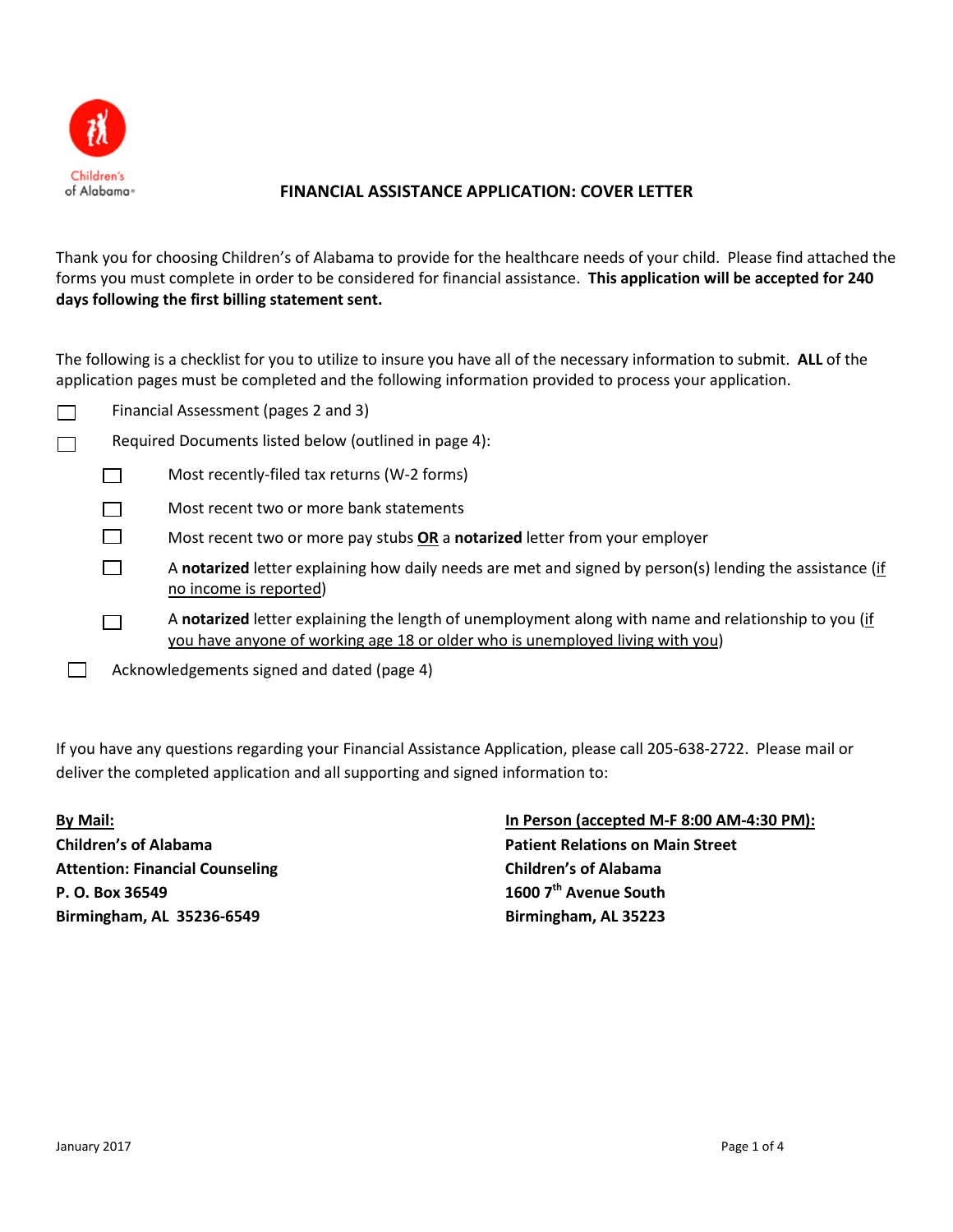

## **FINANCIAL ASSISTANCE APPLICATION: FINANCIAL ASSESSMENT**

# Patient Information

| Name:       | Date:                            | Account #:                                           |
|-------------|----------------------------------|------------------------------------------------------|
| Birth Date: | Sex: (Circle One) Male or Female | Medical Record #:                                    |
| Address:    | Zip Code:                        | Primary (Circle one: home / work / cell)<br>Phone #: |
| County:     | <b>Attending Doctor:</b>         | Previous Patient: (Circle One) Yes or No             |

## Guarantor (Responsible Party) Information

| Name:     | Birth Date:         | Primary (Circle one: home / cell)<br>Phone #: |
|-----------|---------------------|-----------------------------------------------|
| Address:  | Zip Code:           | Secondary Phone #:                            |
| Employer: | Employer's Address: | Work Phone #:                                 |

# Household Members (Everyone living with you except patient)

| Name: | Age: | Relationship: |
|-------|------|---------------|
| ٠.    |      |               |
| ـ ـ   |      |               |
| 3.    |      |               |
| 4.    |      |               |
| э     |      |               |
| 6.    |      |               |
| 7.    |      |               |

## Insurance Information

| Insurance Name #1: | Policyholder's Name: | Contract #: |
|--------------------|----------------------|-------------|
| State:             | Group Name:          | Group #:    |
| Insurance Name #2: | Policyholder's Name: | Contract #: |
| State:             | Group Name:          | Group #:    |

| Is the patient eligible for any type of Grant Study or<br>other governmental assistance program? (Circle One):<br>Yes or No | If yes, please list the program name, contact person and phone #, if<br>available:                                                                             |
|-----------------------------------------------------------------------------------------------------------------------------|----------------------------------------------------------------------------------------------------------------------------------------------------------------|
| Is the patient a U.S. Citizen? (Circle One): Yes or No                                                                      | Has the patient applied for Medicaid, AllKids, Medicare, or Tricare?<br>(Circle One): Yes or No.<br>If yes, was the patient approved? (Circle One): Yes or No. |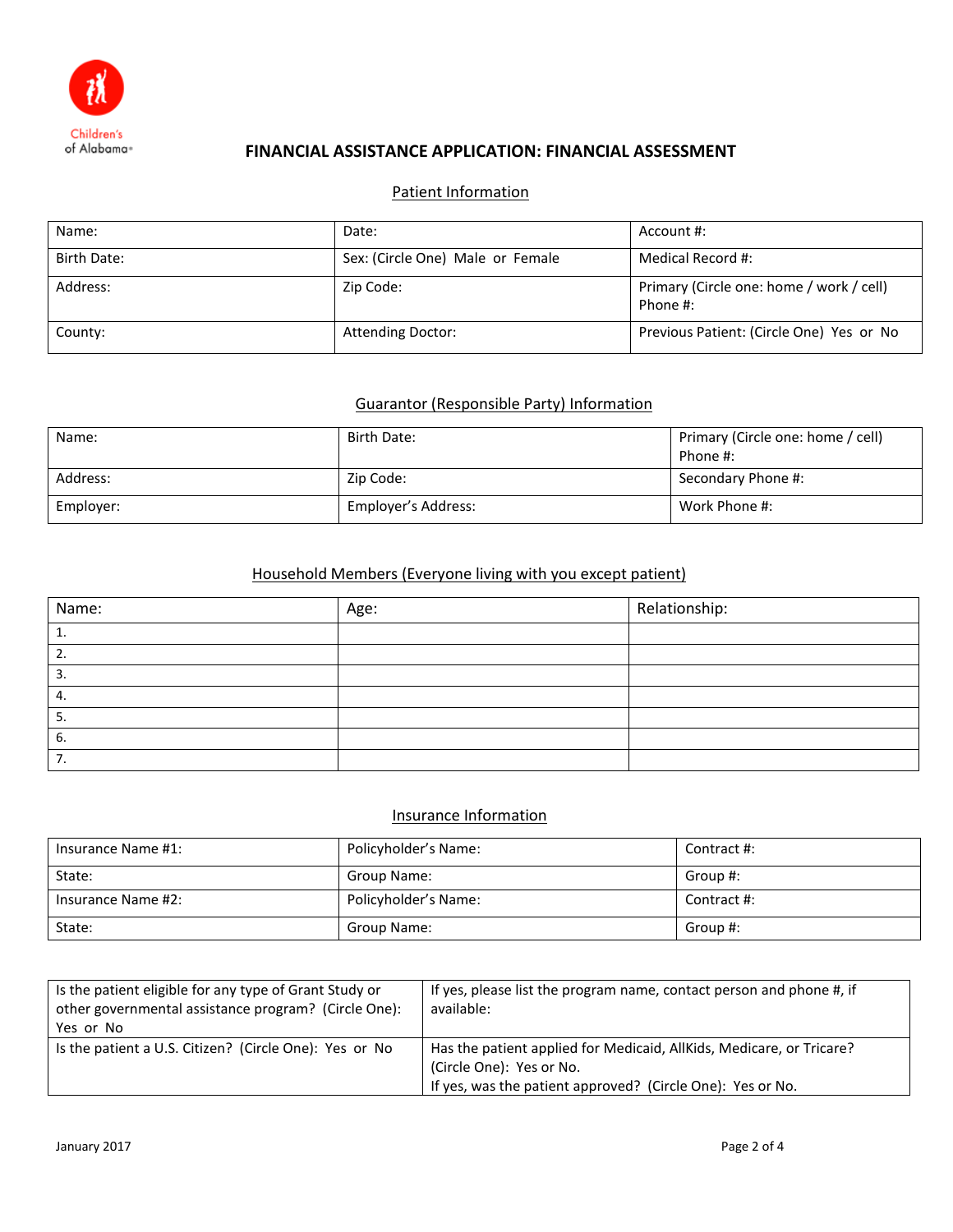

# **FINANCIAL ASSISTANCE APPLICATION: FINANCIAL ASSESSMENT (CONTINUED)**

| <b>Income Per Month</b>                   |
|-------------------------------------------|
| Wages of Father (Member of Household): \$ |
| Wages of Mother (Member of Household): \$ |
| Social Security Benefits: \$              |
| Supplemental Security Income: \$          |
| V.A. Pension: \$                          |
| Pension: \$                               |
| Unemployment: \$                          |
| Worker's Compensation: \$                 |
| Interest Income: \$                       |
| Dividend Income: \$                       |
| Child Support: \$                         |
| Alimony: \$                               |
| Rental Income: \$                         |
| Other: \$                                 |
| <b>TOTAL: \$</b>                          |

## Financial Settlement

Was the Children's of Alabama visit the result of an accident? Yes or No If yes, has a claim been filed with applicable insurance (i.e., auto, worker's compensation, or homeowners)? Yes or No Insurance Amount Received: \$ **Total:** \$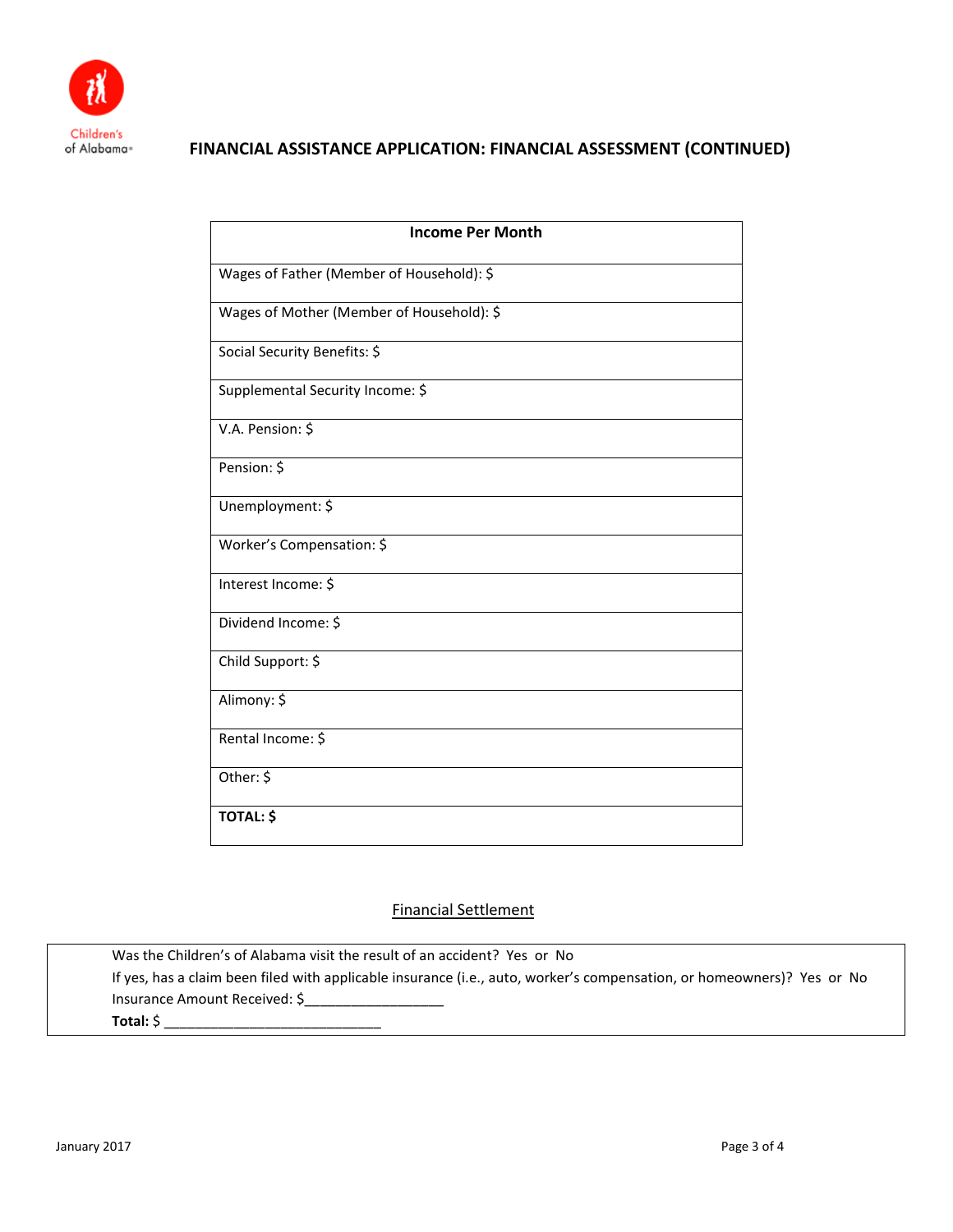

# **FINANCIAL ASSISTANCE APPLICATION: DOCUMENTS AND ACKNOWLEDGEMENT**

## **You also must provide copies of the following documents for your Financial Assistance application to be processed:**

- 1. Most recent two or more bank statements (for checking and savings accounts),
- 2. Most recent two or more pay stubs **or** a **notarized\*** letter from your employer (\*A letter template is available for you to use to meet this requirement. Please call 205-638-2722 to request this template from the Financial Counselors.)
	- a. If no income is reported, information as to how daily needs are met is required. If the family is supported by relatives or friends, a **notarized\*** letter explaining these arrangements is required. The letter must be signed by person(s) lending assistance. (\* A letter template is available for you to use to meet this requirement. Please call 205-638-2722 to request this template from the Financial Counselors.)
	- b. If anyone of working age (18 or older) living with you is unemployed, a **notarized\*** letter is required stating length of unemployment, along with the name and relationship to you. A statement of denied unemployment benefits will also be accepted. (\*A letter template is available for you to use to meet this requirement. Please call 205-638-2722 to request this template from the Financial Counselors.)
- 3. Most recently-filed tax returns (State and Federal), and
- 4. SSI, Disability, or Social Security benefit statements (if apply).

To the best of my knowledge, I certify the information I provided is an accurate and true representation of my financial information. I also certify there is not additional insurance coverage for this patient other than what was listed at the time of registration.

Guarantor or Responsible Party Signature

\_\_\_\_\_\_\_\_\_\_\_\_\_\_\_\_\_\_\_\_\_\_\_\_\_\_\_\_\_\_\_\_\_\_\_\_\_\_\_\_\_\_

\_\_\_\_\_\_\_\_\_\_\_\_\_\_\_\_\_\_\_\_\_\_\_\_\_\_\_\_\_\_\_\_\_\_\_\_\_\_\_\_\_\_

\_\_\_\_\_\_\_\_\_\_\_\_\_\_\_\_\_\_\_\_\_\_\_\_\_\_\_\_\_\_\_\_\_\_\_\_\_\_\_\_\_

Date

Financial Counselor Signature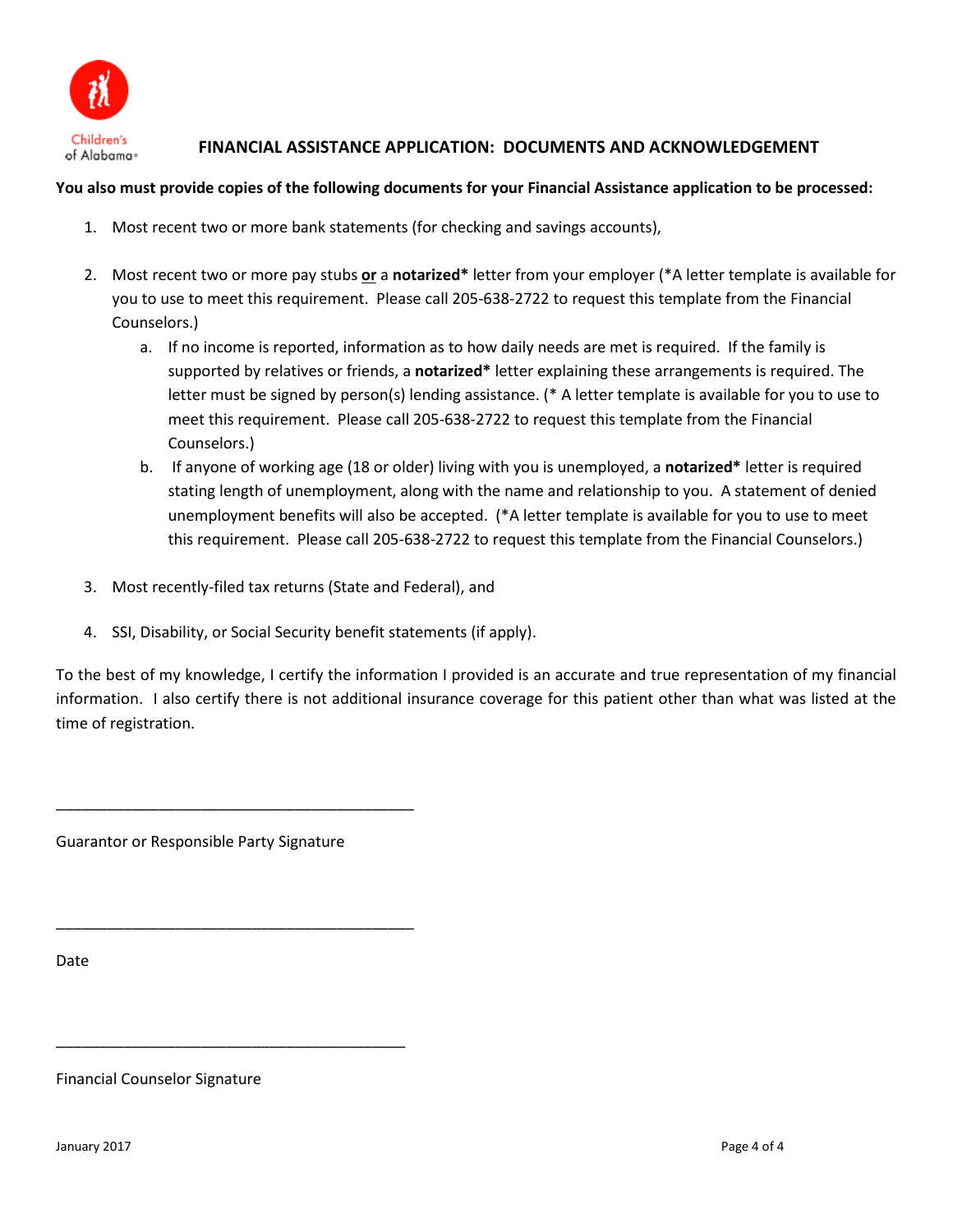

## **INSTRUCTIONS FOR FINANCIAL ASSESSMENT (PAGES 2 AND 3 OF APPLICATION)**

### PATIENT INFORMATION

- 1. "Name"—Patient's full name (first, middle, last)
- 2. "Date"—Today's date
- 3. "Account #"—Receivable Group Number (see: top left box on statement). If application is completed prior to services, leave blank.
- 4. "Birth Date"—Patient's date of birth
- 5. "Sex"—circle "Male" or "Female"
- 6. "Medical Record #"—Patient's Medical Record Number (MRN). If application is completed prior to services, leave blank.
- 7. "Address"—Patient's current address
- 8. "Zip Code"—Patient's zip code for current address
- 9. "Primary (Circle one: home / work / cell) Phone #--Responsible Party's current phone number (best one to call)
- 10. "County"—Patient's county for current address
- 11. "Attending Doctor"—Patient's main doctor at Children's of Alabama
- 12. "Previous Patient"—Circle "Yes" if Patient has been to Children's before or "No" if first time

#### GUARANTOR (RESPONSIBLE PARTY) INFORMATION

- 13. "Name"—Responsible Party's full name (first, middle, last)
- 14. "Birth Date"— Responsible Party's date of birth
- 15. "Primary (Circle one: home / cell) Phone #"—Responsible Party's current phone number (best one to call)
- 16. "Address"— Responsible Party's current address
- 17. "Zip Code"— Responsible Party's zip code for current address
- 18. "Secondary Phone #"—Responsible Party's next best phone number to call
- 19. "Employer"— Responsible Party's current company for whom he / she works
- 20. "Employer's Address"— Responsible Party's current company's address
- 21. "Work Phone #"— Responsible Party's current work phone number

#### HOUSEHOLD MEMBERS (Everyone living with you except patient)

- 22. "Name"—List spouse's name and the names of all other children's and/or adults' who live with Responsible Party
- 23. "Age"—List spouse's age and the ages of all of the children and/or adults' who live with Responsible Party
- 24. "Relationship"—List spouse's relationship and relationships of all children and/or adults who live with Responsible Party

#### INSURANCE INFORMATION

- 25. "Insurance #1"—Primary Insurance Company's Name
- 26. "Policyholder's Name"—Name of person responsible for the insurance policy
- 27. "Contract #"—Number for individual plan (see: front of insurance card)
- 28. "State"—State of Insurance Company's address
- 29. "Group Name and #"—Name and number for group (see: front of insurance card)
- 30. "Insurance #2"—Secondary Insurance Company's Name (if have two insurance policies)
- 31. See all instructions above (#26-#29) to complete for #2 policy.
- 32. "Is the patient eligible for any type of Grant Study, governmental assistance program?"—Circle "Yes" if Patient has been invited to participate in a research or grant study or if Patient can receive money or funds from a governmental program. If Patient has / cannot, then circle "No".